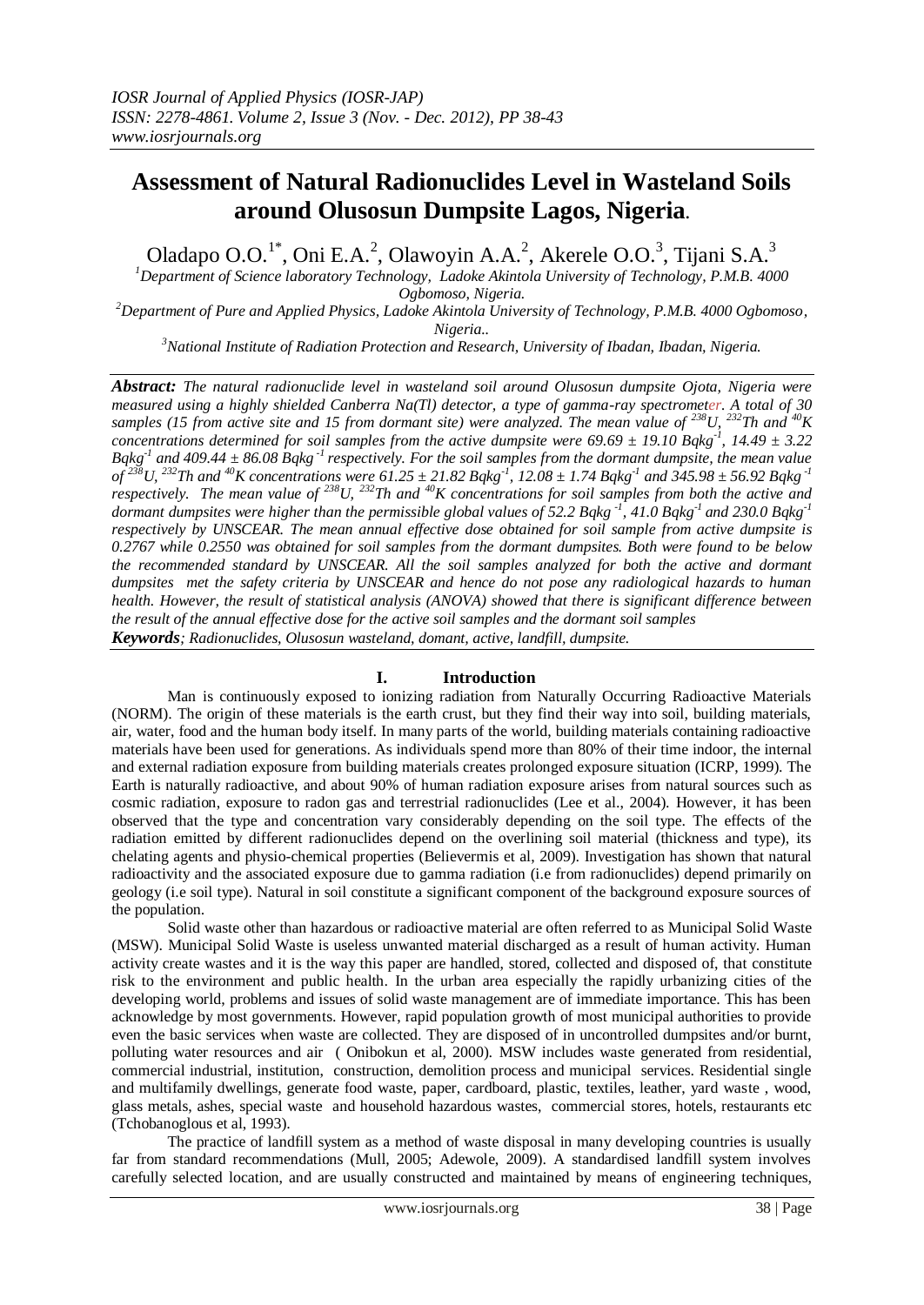ensuring minimized pollution of air, water and soil and risks to man and animals. Land filling involves 'placing' wastes in lined pit or a mound (sanitary landfills) with appropriate means of leachate and landfill gas control (Alloway and Ayres, 1997). In most cases however, 'landfill' in developing countries' context is usually an unlined shallow hollow (often not deeper than 50 cm). Zurbrugg et al. (2003) referred to it as 'dumps' which receive solid wastes in a more or less uncontrolled manner, making a very uneconomical use of the available space and that which allows free access to waste pickers, animals and flies, and often produce unpleasant and hazardous smoke from slow-burning fires. Besides, instances have been shown that revealed that even the lined (protected) landfills have been inadequate in the prevention of groundwater contamination (Lee and Lee, 2005).

In Nigeria, open dump is almost the verily available option for solid waste disposal, even in the capital cities. Sanitary landfill, however, is rare and unpopular, except perhaps among few institutions and few affluent people. Financial and institutional constraints are the immediate identifiable reasons for this in Nigeria and some other developing countries, especially where local governments are weak or underfinanced and rapid population growth continues (Nnuan, 2000; Elaigwu et al., 2007).

Lagos state Government, Nigeria still endorse the use of open space dumping and three official dumpsites are in use in Lagos metropolis namely, Olusosun, Abule-Egba and Solus. Of all these dumpsites, Olusosun is the most active in terms of traffic and quantity of waste recovery daily at the dumpsite (odunaiya, 2000). This method is regarded as primitive, as most developed countries consider waste as a source of wealth and investment in its treatment and disposal. Hazardous wastes are not separated from Municipal Solid Waste disposed of at the Olusosun dumpsite. The infections medical waste, toxic industrial solid wastes and domestic wastes are disposed together (Odunaiya, 2002). The soil is the primary recipient of solid waste (Nyle and Ray, 1999),. Millions of tons of these wastes from a variety of sources; industrial, domestic, agricultural find their way unto the soil. These wastes und up interacting with the soil system thereby changing the physical and chemical properties (Piccolo and Mbagwu, 1997). The accumulation of contaminants is aided by the capacity of soil to bind with clay minerals and organic substances. Their accumulation has multiple effects on the usability and functions of soil in the ecosystem.

#### **2.1 Study Area**

### **II. Materials And Method**

The study was carried out in Ojota area of Lagos State in Nigeria. The area covers Ikosi Ketu, Oregun industrial estates, the commercial area of Kudirat Abiola way, Ojota residential area and LAWMA dumpsite (Figure 1), known as Olusosun landfill (Bello, 2002). The landfill is located between 6°23'N; 2°42'E and 6°41'N; 3°42'E. It is the largest of all the landfills in Lagos area; it has received more than 50% of the total refuse in Lagos area since 1989. As at the period when the dumpsite was created, the area (Ojota) was almost a vacant land (Bello, 2002). The area is however a flourishing commercial central district in Lagos State. The site of the landfill is about 10 km South East of Ikeja Local Government Area (LGA). Ikeja is the capital city of Lagos State. The state is the most flourishing Nigerian commercial arena, with a population of more than 9, 013, 534 and an annual growth rate of 3.2% (NPC, 2006). Soil samples from the active and the dormant dumpsites were taken for investigation of the radionuclides level present in them.



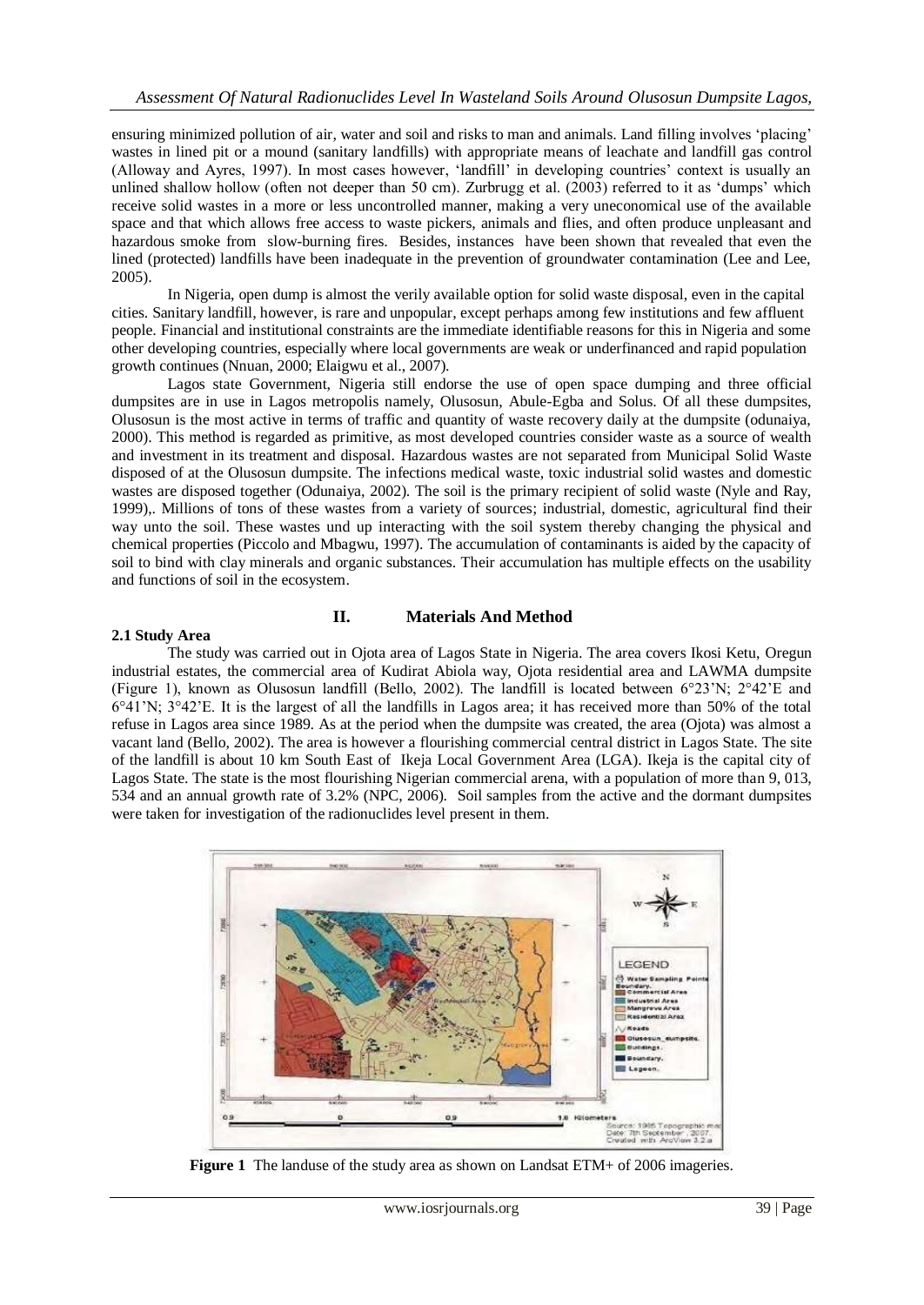#### **2.2 Sample Preparation**

In this study, 30 soil samples of different wasteland soil (15 dormant and 15 active) were used, they were collected randomly at various point, 20 metre away from each other from the sampling location ( Olusosun landfill located in Ojota, Lagos State, southwestern Nigeria).

The soil samples were collected, air-dried, crushed and made to pass through a 0.5mm mesh sieve. These soil samples were stored in cylindrical air-tight containers and the containers were labeled and sealed. These samples were then left for about four (4) weeks before counting in order to attain a state of secular radioactive equilibrium after their progeny (Veiga et al., 2006). Then the samples were analyzed to determine the radionuclide concentration in the samples.

#### **2.3 Measurement**

In this analysis, gamma ray spectroscopy method was adopted. The spectrometer used for gamma counting consists of a highly-shielded Canberra NaI(Tl) detector enclosed in a 100mm thick lead blocks coupled to a Canberra Multichannel Analyzer (MCA) with a PC via an interface. The collector is located in the centre of the lead shield in order to minimize the effect of scattered radiation from the shield [20].

The Energy and Efficiency calibration of the gamma spectrometer were carried out using the International Atomic Energy Agency (IAEA) reference source material.

Accurate energy and efficiency of the gamma spectroscopy system were made quantity radionuclides present in the sample since the accuracy of all quantitative results depend on the attainable accuracy of the systems calibration.

The transition line of 1460 keV for  $40k$ , 1764 keV for  $214Bi$  and 2614 keV of  $208Ti$  were used to determine the concentration  ${}^{40}$ K,  ${}^{238}$ U and  ${}^{232}$ Th respectively.

Finally, counting was carried out for a period of 36000s, first with an empty Marinelli beaker of identified geometry as the sample to determine the background spectrum. Thereafter, the sealed samples of cement were counted for the same period of 36000s.

The activity concentrations of the samples were determined using the total net counts under the selected photopeaks, the measured photopeak efficiency, gamma intensity and mass of the samples. After correcting for background and Compton contribution, the activity concentrations of  $^{232}$ Th,  $^{226}$ Ra and  $^{40}$ K were determined. Equation 1 gives the relationship between the concentration  $A_C$  and other parameters. Where; C is the net peak counts.

$$
A_C = \frac{C_{ne}}{I_{\lambda} \times E_{ff}(E_{\lambda}) \times m}
$$

……………………………………..(1)

Where  $C_{net}$  is the net peak counts.

 $I_{\gamma}$  is absolute gamma decay intensity for the specific energy photopeak (including the decay branching ratio information).

 $E_f(E_y)$  is the absolute efficiency of the detector at this energy and m is the mass of the sample in kg.

## **III. Result And Discussion**

The photopeaks observed with regularity in the sample were identified to belong to the natural radioactive decay series headed by  $^{238}$ U and  $^{232}$ Th and as well as the singly occurring natural radionuclide  $^{40}$ K. Although, other radionuclides if present appeared rather infrequently at low levels or occurred at levels below the minimum detectable limits (MDL).

Table 1 shows the summary of the radionuclide concentrations determined for the active site soil samples. The mean specific activities determined for  $^{238}$ U, ranged between 51.92 and 96.76 Bqkg<sup>-1</sup> with a mean value of 69.69  $\pm$  19.10 Bqkg<sup>-1</sup>. Also the specific activities for <sup>232</sup>Th ranged from 12.53 to 20.01 Bqkg<sup>-1</sup> with a mean value of  $14.49 \pm 3.22$  Bqkg<sup>-1</sup> while those for <sup>40</sup>K, ranged from 302.33 to 496.04 Bqkg<sup>-1</sup> with a mean value of 401.44  $\pm$  86.08 Bqkg<sup>-1</sup>. Similarly, Table 3 also shows the summary of the radionuclide concentrations determined for the dormant site soil samples. The mean specific activities determined for <sup>238</sup>U, ranged between 32.92 and 89.42 Bqkg<sup>-1</sup> with a mean value of  $61.25 \pm 21.82$  Bqkg<sup>-1</sup> Also the specific activities for <sup>232</sup>Th ranged from 10.03 to 14.28 Bqkg<sup>-1</sup> with a mean value of  $12.08 \pm 1.74$  Bqkg<sup>-1</sup> while those for <sup>40</sup>K, ranged from 288.51 to 421.32 Bqkg<sup>-1</sup> with a mean value of  $345.98 \pm 56.92$  Bqkg<sup>-1</sup>.

Table 2 shows the radium equivalent activity, absorbed dose rate and annual effective dose for the active site soil samples. The radium equivalent activity  $(R_{\alpha_{eq}})$  was also calculated since it gives a single index to describe the gamma output from different mixtures of radium, thorium and potassium in the material. The  $Ra_{eq}$ is calculated by the equation described by Beretka et al (1985) and Yang et al (2005) . The equation is stated in equation 2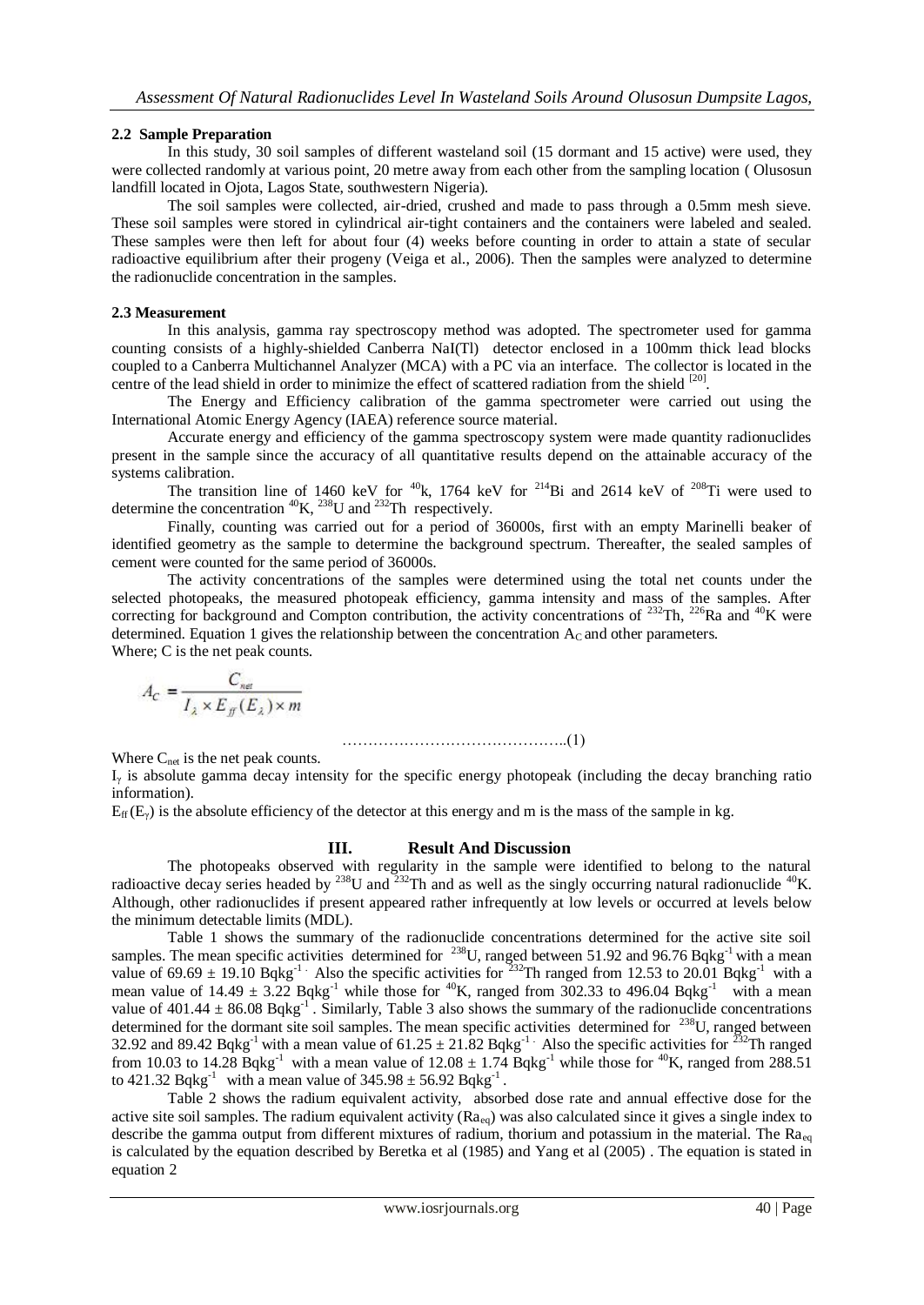$Ra_{eq} = C_{Ra} + 1.43 C_{Th} + 0.077 C_{K}$  ………… (2)

Where C<sub>Ra,</sub> C<sub>Th</sub> and C<sub>K</sub> are the activity concentrations in Bqkg<sup>-1</sup> of <sup>226</sup>Ra, <sup>232</sup>Th and <sup>40</sup>K respectively.

The Ra<sub>eq</sub> values calculated for the soil samples in Table 2 from the active dumpsite vary between 109.33 and 138.13 Bqkg<sup>-1</sup> with a mean value of 121.31 Bqkg<sup>-1</sup>. For the soil samples from dormant dumpsite,  $Ra_{eq}$  value vary between 76.76 and 117.39 Bqkg<sup>-1</sup> with a mean value of 105.16 Bqkg<sup>-1</sup> as shown in Table 4. These values are smaller than suggested maximal admissible value of 370 Bqkg<sup>-1</sup> which is equivalent to an annual dose of 1.5 mSv but the European Commission report set the limit as  $0.3 - 1.0$  mSvy<sup>-1</sup> for safe use (European Commission, 1999; Flores eta, 2005; OECD,1979).

Moreover, to provide a characteristic of the external gamma ray, the absorbed dose rate D in air at about 1m above the ground was calculated using equation 3 (UNSCEAR, 2000; Veeiga et al., 2006).

 $D(nGyh^{-1}) = 0.462C_{Ra} + 0.604C_{Th} + 0.0417C_{K}$  ……… (3)

Where  $C_{\text{Ra}}$ ,  $C_{\text{Th}}$  and  $C_{\text{K}}$  have the same meaning as in equation (1). The absorbed dose rate for the active dumpsite soil sample ranged from 50.87 to 63.71  $nGyh^{-1}$  with a mean value of 50.40  $nGyh^{-1}$  as indicated in Table 2. Also, the absorbed dose rate for the dormant dumpsite soil soil ranged from 35.75 to 57.86 nGyh<sup>-1</sup> with a mean value of 48.73 nGyh<sup>-1</sup> as indicated in Table 4. The values are less than the global average of 55 nGyh<sup>-1</sup> (UNSCEAR, 2000).

In order to assess the health effect due to the absorbed dose rate, the annual effective dose rate (E) was determined. The calculation was made by using the conversion coefficient of 0.7  $SvGv^{-1}$  and the outdoor occupancy factor of 0.2 as described in equation 4

E(mSvy-1 ) = D(nGyh-1 ) × 8760(hy-1 ) × 0.2 × 0.7(SvGy-1 ) × 10-6 ……… 4

The E values obtained for the soil samples from the active dumpsite ranged from 0.2495 to 0.3125  $mSvy<sup>-1</sup>$  with a mean value of 0.2767  $mSvy<sup>-1</sup>$  as indicated in Table 2. For soil samples from the dormant dumpsites, the E value ranged from 0.1754 to 0.2838 mSvy<sup>-1</sup> with a mean value of 0.2550 mSvy<sup>-1</sup> as indicated in Table 4. When compare with UNSCEAR (2000) limit of 0.460 mSvy<sup>-1</sup> for terrestrial radionuclides for area of normal background radiation, it is evident that the data obtained for both soil samples give a lower value.

| <b>Sample</b>                           | $238U$ (Bq/kg)             | $232$ Th $(Bq/kg)$        | $40K$ (Bq/kg)                 |
|-----------------------------------------|----------------------------|---------------------------|-------------------------------|
| A <sub>1</sub>                          | $61.90 \pm 3.12$           | $14.65 \pm 2.90$          | $411.32 \pm 9.85$             |
| A <sub>2</sub>                          | $82.16 \pm 2.79$           | $12.79 \pm 2.81$          | $475.23 \pm 21.94$            |
| A <sub>3</sub>                          | $55.69 \pm 4.81$           | $20.01 \pm 2.61$          | $325.36 \pm 10.00$            |
| A <sub>4</sub>                          | $96.76 \pm 2.52$           | $12.65 \pm 1.85$          | $302.33 \pm 7.02$             |
| A <sub>5</sub>                          | $51.92 \pm 2.48$           | $12.35 \pm 1.83$          | $496.04 \pm 6.82$             |
| <b>Mean Value</b><br><b>World Range</b> | $69.69 \pm 19.10$<br>17-60 | $14.49 \pm 3.22$<br>11-64 | $401.44 \pm 86.08$<br>140-850 |

**Table 2:** Radium Equivalent Activity, Absorbed Dose Rate and Annual Effective Dose for the Active Dumpsite

| Soil Samples      |      |                                   |            |                 |             |      |                         |
|-------------------|------|-----------------------------------|------------|-----------------|-------------|------|-------------------------|
| Active            | Soil | Radium                            | Equivalent | <b>Absorbed</b> | <b>Dose</b> | Rate | <b>Annual Effective</b> |
| <b>Samples</b>    |      | Activity $(R_{ea})$ $(Bqkg^{-1})$ |            | $(nGyh^{-1})$   |             |      | Dose $(mSvy-1)$         |
| A1                |      | 114.52                            |            | 53.59           |             |      | 0.2629                  |
| A <sub>2</sub>    |      | 137.02                            |            | 63.71           |             |      | 0.3125                  |
| A <sub>3</sub>    |      | 109.33                            |            | 50.87           |             |      | 0.2495                  |
| A <sub>4</sub>    |      | 138.13                            |            | 62.63           |             |      | 0.3072                  |
| A <sub>5</sub>    |      | 107.54                            |            | 51.21           |             |      | 0.2512                  |
| <b>Mean Value</b> |      | 121.31                            |            | 56.40           |             |      | 0.2767                  |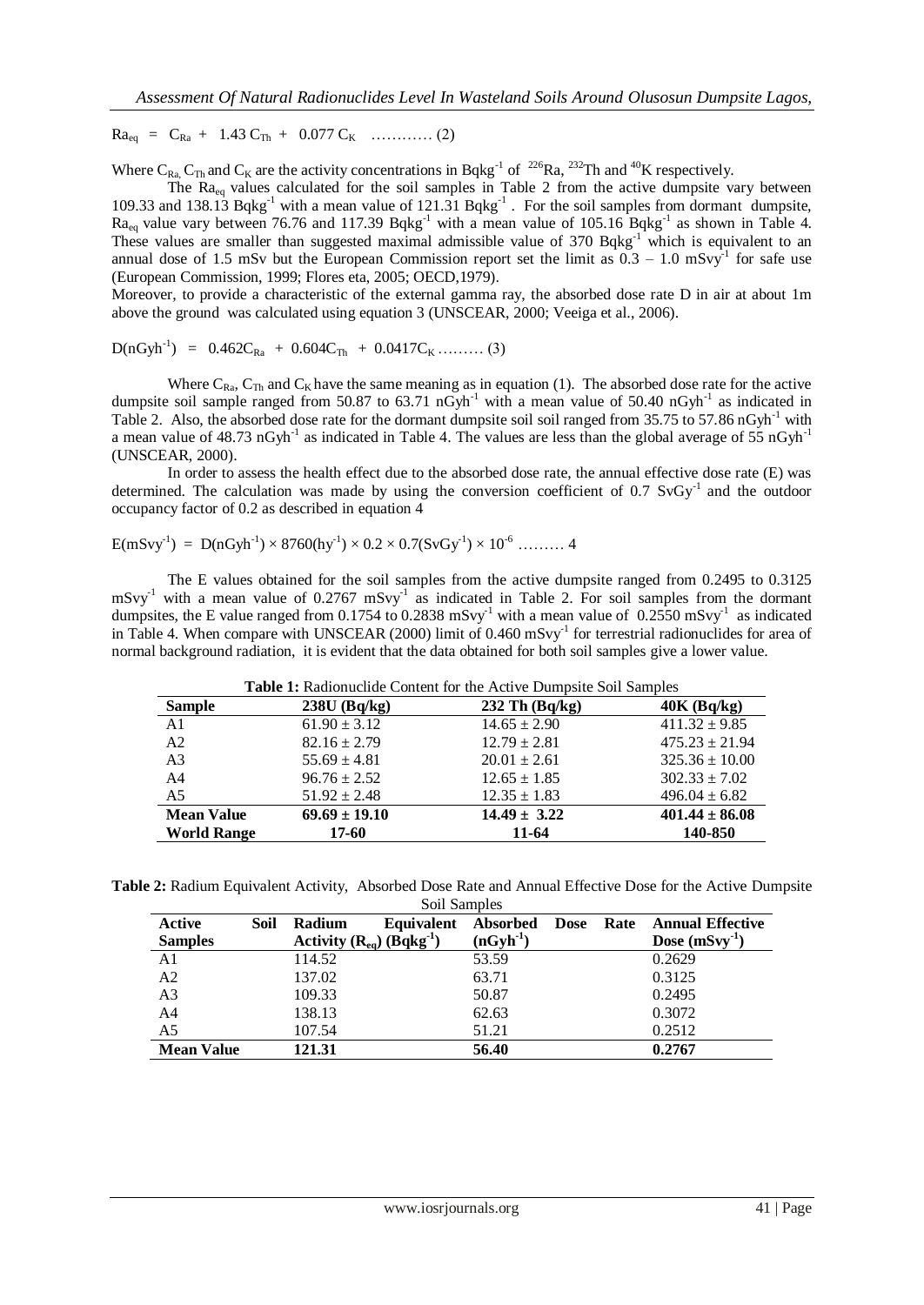| <b>Table 3:</b> Radionuclide Content for the Dormant Dumpsite Soil Samples |                   |                    |                    |  |  |  |  |
|----------------------------------------------------------------------------|-------------------|--------------------|--------------------|--|--|--|--|
| <b>Sample</b>                                                              | $238U$ (Bq/kg)    | $232$ Th $(Bq/kg)$ | $40K$ (Bq/kg)      |  |  |  |  |
| B1                                                                         | $32.92 \pm 5.32$  | $14.28 \pm 1.93$   | $304.18 \pm 7.46$  |  |  |  |  |
| B <sub>2</sub>                                                             | $48.31 \pm 1.98$  | $11.62 \pm 2.05$   | $421.32 \pm 18.62$ |  |  |  |  |
| B <sub>3</sub>                                                             | $73.08 \pm 3.72$  | $10.03 \pm 2.94$   | $389.17 \pm 9.36$  |  |  |  |  |
| <b>B4</b>                                                                  | $62.53 \pm 2.81$  | $13.43 \pm 1.92$   | $326.73 \pm 5.52$  |  |  |  |  |
| B <sub>5</sub>                                                             | $89.42 \pm 3.12$  | $11.08 \pm 1.26$   | $288.51 \pm 13.85$ |  |  |  |  |
| <b>Mean Value</b>                                                          | $61.25 \pm 21.82$ | $12.08 \pm 1.74$   | $345.98 \pm 56.92$ |  |  |  |  |
| <b>World Range</b>                                                         | $17 - 60$         | $11 - 64$          | $140 - 850$        |  |  |  |  |

|  | <b>Table 3:</b> Radionuclide Content for the Dormant Dumpsite Soil Samples |
|--|----------------------------------------------------------------------------|
|  |                                                                            |

**Table 4:** Radium Equivalent Activity, Absorbed Dose Rate and Annual Effective Dose for the Dormant Dumpsite Soil Samples

| <b>Dormant</b>    | Soil | Radium |                                |               |  | Equivalent Absorbed Dose Rate Annual Effective Dose |  |
|-------------------|------|--------|--------------------------------|---------------|--|-----------------------------------------------------|--|
| <b>Samples</b>    |      |        | Activity $(R_{eq})$ $(Bqkg-1)$ | $(nGyh^{-1})$ |  | $(mSvy-1)$                                          |  |
| B <sub>1</sub>    |      | 76.76  |                                | 35.75         |  | 0.1754                                              |  |
| B <sub>2</sub>    |      | 97.36  |                                | 46.16         |  | 0.2264                                              |  |
| B <sub>3</sub>    |      | 117.39 |                                | 54.38         |  | 0.2668                                              |  |
| <b>B4</b>         |      | 103.95 |                                | 49.49         |  | 0.2428                                              |  |
| B <sub>5</sub>    |      | 105.16 |                                | 57.86         |  | 0.2838                                              |  |
| <b>Mean Value</b> |      | 100.12 |                                | 48.73         |  | 0.2550                                              |  |

Furthermore, variations in the annual effective dose for the active and dormant soil samples were subjected to test of significance. Using the analysis of variance (ANOVA), the result of statistical analysis (Table 5) however showed that there is significant difference between the result of the annual effective dose for the active soil samples and the dormant soil samples on since p-value is greater than 0.05 at the level of significance  $\alpha$  (= 0.05), indicating the rejection of null hypothesis (H) stating that there is no significant difference between the result of the annual effective dose for the active soil samples and the dormant soil samples.

**Table 5:** ANOVA Result for the Annual Effective Dose for Active and Dormant Soil Samples

| <b>SUMMARY</b>      |          |                             |          |          |          |          |
|---------------------|----------|-----------------------------|----------|----------|----------|----------|
| Groups              | Count    | Sum                         | Average  | Variance |          |          |
| <b>ACTIVE</b>       | 5        | 1.1952                      | 0.2767   | 5.91E-05 |          |          |
|                     | 0        | $\Omega$                    | 0        | $\theta$ |          |          |
| <b>DORMANT</b>      |          | 1.3833                      | 0.2550   | 0.00011  |          |          |
|                     |          |                             |          |          |          |          |
| <b>ANOVA</b>        |          |                             |          |          |          |          |
| of<br><i>Source</i> |          |                             |          |          |          |          |
| <b>Variation</b>    | SS       | df                          | МS       | F        | P-value  | F crit   |
| Between Groups      | 0.000221 | $\mathcal{D}_{\mathcal{L}}$ | 0.00011  | 1.142861 | 0.371953 | 4.737414 |
| Within Groups       | 0.000677 | 7                           | 9.66E-05 |          |          |          |
| Total               | 0.000897 | 9                           |          |          |          |          |

## **IV. Conclusion**

The measurements of the natural radionuclide content of soil samples from active and dormant dumpsites were undertaken by means of gamma-ray spectrometry using a well shielded and well calibrated Canberra Na (Tl) detector coupled to a Canberra Multichannel Analyzer (MCA).

The results of the natural radionuclide concentrations obtained for  $238U$ ,  $232TH$  and  $40K$  in the 10 samples from both the active and dormant dumpsites analyzed were lower than the permissible global value by UNSCEAR.

The radium equivalent activity and the annual effective dose rate were calculated to determine the radiological implication of these soil samples. All the soil samples (for the active and dormant dumpsites) analysed met the safety requirements. The result of statistical analysis (ANOVA) showed that there is significant difference between the result of the annual effective dose for the active soil samples and the dormant soil samples.